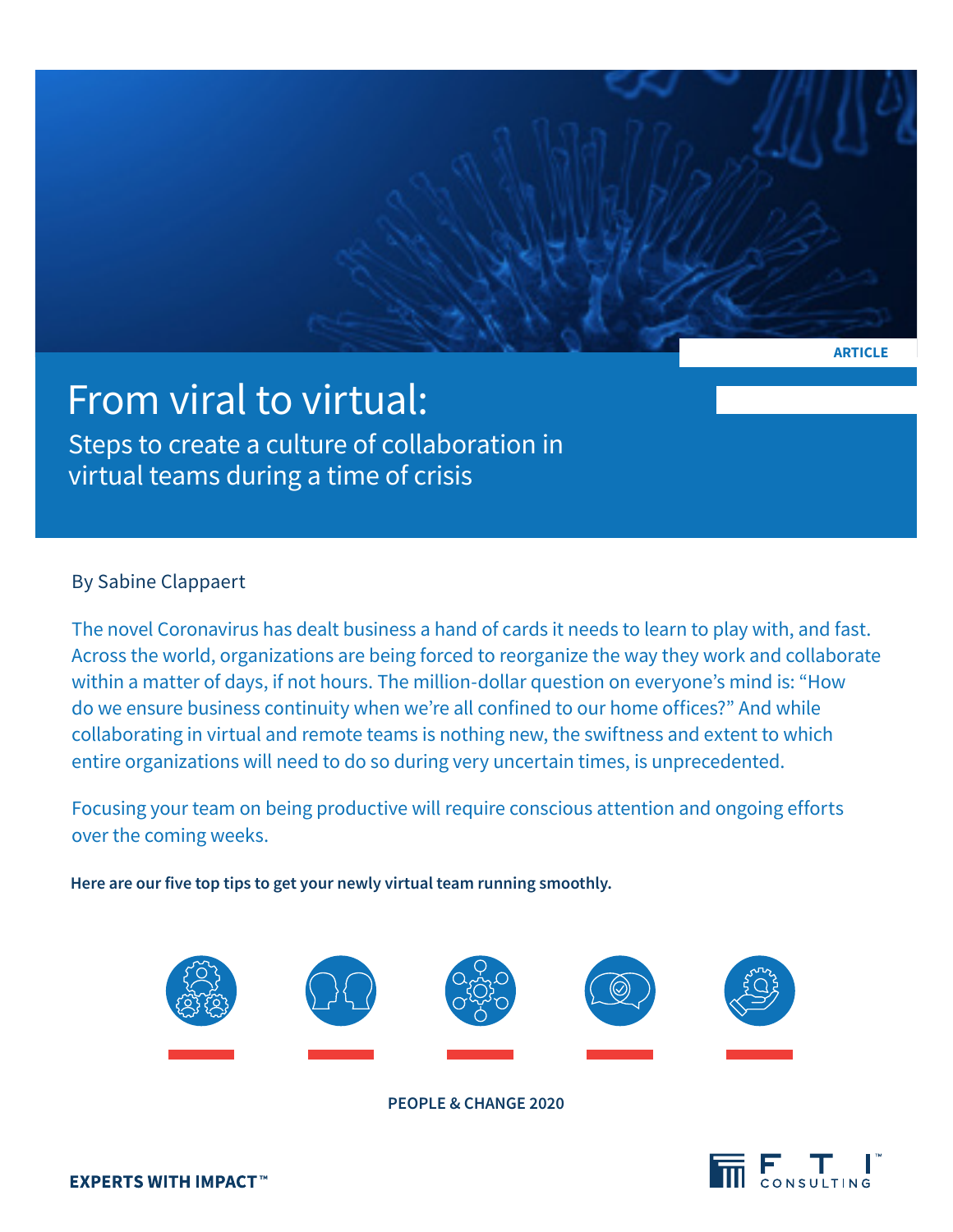

## **1. Lead with care and focus**

Great team collaboration starts with great leadership. In times of uncertainty and crisis, teams benefit from a leader who exudes calm and creates a safe space for the team to explore how they can best work together under the new circumstances. Leaders who listen with care and attention and who act to support and enable their team will create a fertile ground for great virtual collaboration.



**—** Make time for people to voice their concerns and make sure they feel heard. Be sure not to minimize nor heighten their concerns. Listen attentively and use phrases such as 'I hear and understand your concerns' that confirm you are engaged and actively listening.

**—** List the actions you will take to support and enable the team to work together smoothly over the coming weeks. Report back and re-check their needs regularly.

**—** Some of your team members may not have worked from home before, either due to the nature of their work or personal preference. If they feel they are less productive at home, spend some time exploring their challenges and ask the team to create their best practice tips so that others can benefit.



## **2. Shrink the distance**

Research shows that one of the factors that ensures the success of a virtual team is meeting up in real life when the team is formed. Your team has had frequent, if not daily, face-to-face contact and has built up a bond with each other. Capitalize on this foundation to help them adjust to the new realities of virtual collaboration.



- **—** Ramp up the frequency of communication and leverage all the tools at your disposal: email, phone, Skype/ Zoom, Yammer, WhatsApp, and others.
- **—** Set up team and individual meetings on the same day every week to create a sense of rhythm and community.
- **—** Make sure communication is two-way. Build in ways for people to contribute to meetings regularly by sharing progress updates, sharing best practices or hot tips or giving a shout-out to a member of the team that did something helpful that week.
- **—** Don't forget the importance of having fun together! Create a private Yammer or Facebook group for some social sharing. (Start your virtual meetings by asking everyone to share a picture of an object on their desks or a picture of what they see outside their windows, for example.)



# **3. Make your team structure flexible and fluid**

Think of your team in three dimensions: the core team, project sub-teams and an outer team network that can support with specific skills and knowledge when needed. Promote collaboration across the team by mixing and matching team members to different tasks and projects.



- **—** Let the team know that you'll be working together more flexibly and fluidly across projects and explain that you will do so to build connection and collaboration while you're not physically together.
- **—** Form virtual sub-teams that pair diverse members and rotate sub-team members to help support continuous connection and collaboration.
- **—** Allow team members to set up or volunteer to project subteams amongst themselves. Allow them to distribute tasks as they see fit but ensure clarity on ownership.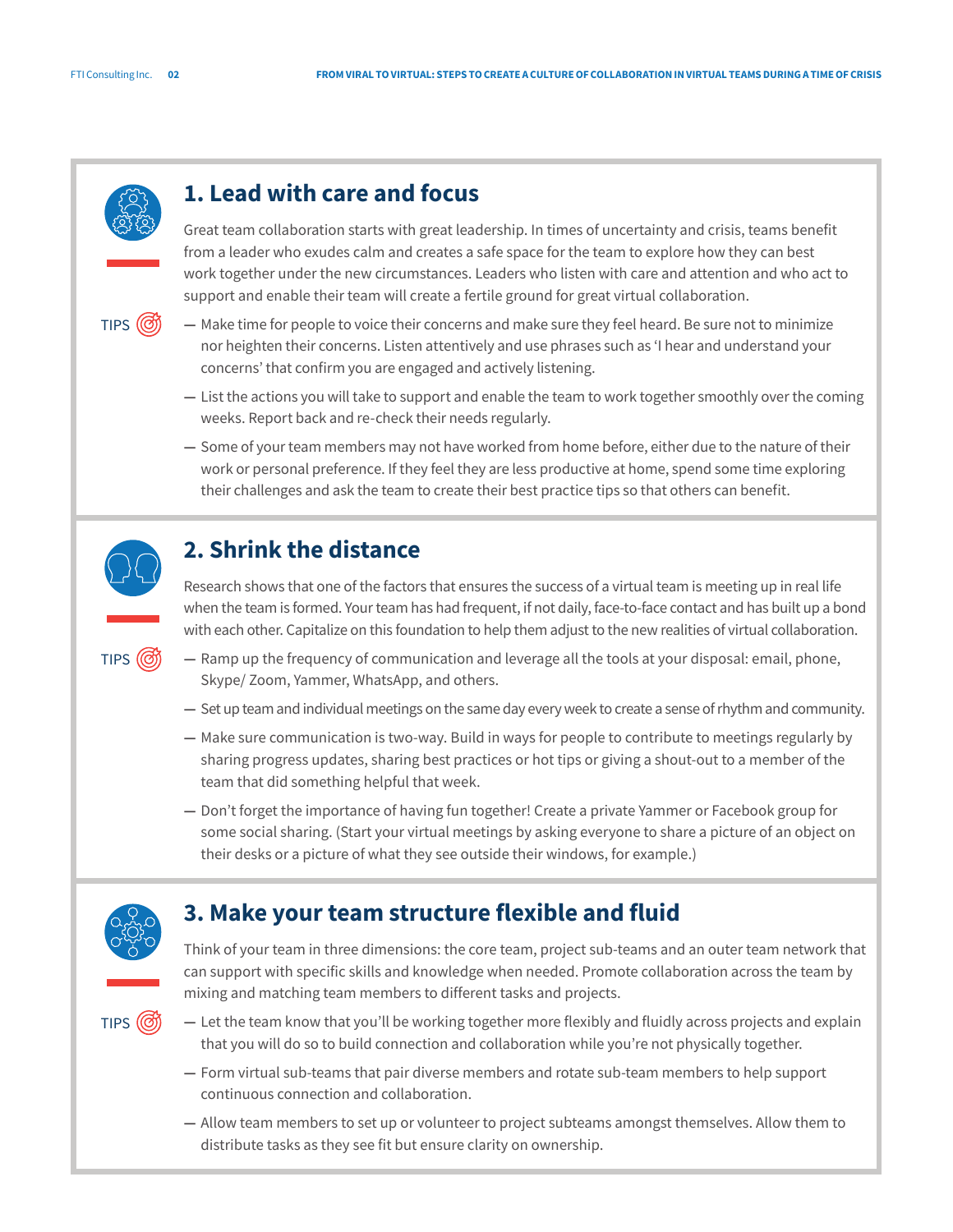

To conclude, the outbreak and spread of the Coronavirus presents us all with a unique situation which we must learn to navigate together.

This is also an opportunity to challenge our own longheld assumptions about remote working and virtual collaboration. We may even surprise ourselves and learn that virtual teams can do outstanding jobs, if we believe they can and we support them to do so.

### **About the people & change practice**

We support organizations and their leaders and employees to navigate transformation and change successfully. Our offer includes: Culture and Organizational Development, Leadership Consulting, Learning & Development, Change Management & Communications and HR Consulting.

**FTI people & change 2020** ftipeopleandchange.com London | Brussels | Frankfurt | Paris | Chicago | New York Washington DC | Houston | Singapore | Hong Kong | Sydney